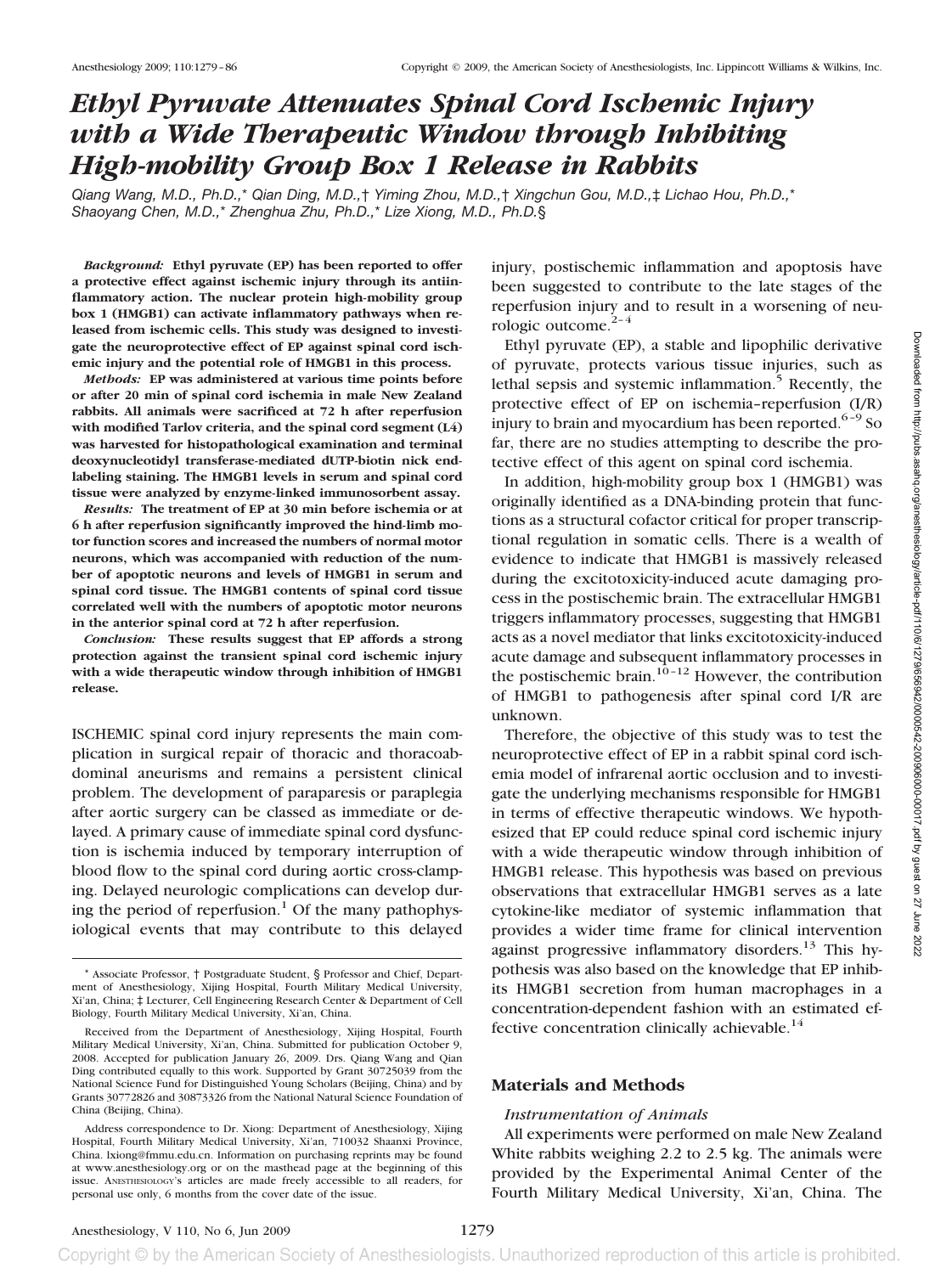animals were studied at Xijing Hospital, Fourth Military Medical University (Xi'an, China). The experimental protocol was approved by the Ethics Committee for Animal Experimentation, and all animals received humane care in compliance with the guidelines for Animal Experimentation of the Fourth Military Medical University (Xi'an, China), which was in accordance with the "Guide for the Care and Use of Laboratory Animals" published by the U.S. National Institutes of Health (NIH Publication No. 85–23, revised 1996). All efforts were made to minimize animal suffering and the number of animals used for this study.

#### *Experimental Protocols*

The present study consisted of two experiments. In experiment I, 40 rabbits were randomly divided into 5 groups ( $n = 8$  each group): control, EP, EP-6 h, EP-12 h and EP-24h groups. The rabbits in the control group underwent only I/R. The rabbits in EP, EP-6 h, EP-12 h, and EP-24h groups intravenously received a dose of 40 mg/kg EP at 30 min before ischemia or at 6 h, 12 h, or 24 h after reperfusion, respectively. In experiment II, 24 rabbits were randomly divided into 3 groups ( $n = 8$  each group): sham, control, and EP groups. The animals in sham group only underwent the surgical procedure, but the aorta was not occluded. The rabbits in control and EP groups received Ringer's solution (IV, 1 ml) and a dose of 40 mg/kg EP at 30 min before ischemia, respectively. EP (98% pure) was purchased from Sigma-Aldrich Co. (St. Louis, MO) and was prepared and injected in the form of Ringer's ethyl pyruvate solution. The injection volume was 1 ml per dose. For the sake of minimizing the number of animals used for this study, we designed the experimental protocol by consulting previous studies on assessment of neuroprotections in the rabbit spinal cord ischemia model of infrarenal aortic occlusion. The same eight animals per group were chosen in our experimental protocol as other studies.<sup>15,16</sup> Moreover, the expected statistical differences were obtained according to this experimental protocol.

#### *Animals and Surgical Preparation*

After an overnight fast with unrestricted access to water, the rabbits were anesthetized with pentobarbital sodium (30 mg/kg, IV) and allowed to breathe spontaneously and inhaled oxygen by face mask at a flow rate of 2 l/min. The lactated Ringer's solution  $(4 \text{ ml} \cdot \text{kg}^{-1} \cdot$ h<sup>-1</sup>) was infused intravenously. A 22-gauge catheter was inserted into the ear artery to measure the proximal blood pressure. Another catheter was inserted into the left femoral artery to measure the distal blood pressure. Blood pressure was monitored continuously by using a calibrated pressure transducer connected to an invasive pressure monitor (Spacelabs Medical Inc., Redmond, WA). Rectal temperature was maintained between 38°C and 39°C by an overhead lamp during the experiments. Arterial blood was sampled at preischemia, 10 min after ischemia, and 10 min after reperfusion, respectively, for the determination of arterial oxygen tension (Pa $o<sub>2</sub>$ ), arterial carbon dioxide tension (Paco<sub>2</sub>), pH, and plasma glucose. Arterial blood gases were measured by means of the OMNI Modular System (AVL List GmbH Medizintechnik, Kleiststrabe, Graz, Austria).

## *Spinal Cord Ischemia*

Spinal cord ischemia was induced by infrarenal aortic occlusion in the rabbits as described in our previous studies.<sup>15,16</sup> Briefly, animals were placed in supine position. The abdominal aorta was exposed at the level of the left renal artery through a 3- to 4-cm-long medial incision. Spinal cord ischemia was induced with the aorta clamping with a bulldog clamp just below the renal artery, and 400 units of heparin was administered 5 min before the aortic occlusion. Obstruction of the blood flow lasted for 20 min. Then the bulldog clamp was removed, and the abdominal wall was closed with wound clips. Local anesthetic infiltration with 0.25% bupivacaine hydrochloride was applied around the wound for postoperative analgesia. Animals were placed on a heating pad to maintain body temperature until recovery from anesthesia. The animals were then returned to their home cage, received prophylactic antibiotic (gentamicin; 40,000 IU once a day for 3 days) and saline (5 ml, twice a day for 5 days) to prevent dehydration. Bladders were voided manually twice a day until normal function returned. Over the course of postsurgery, all animals were monitored carefully for any distress, pain, and discomfort until they were alert, mobile, and could freely access food and water. The animals were then euthanized if they were in extremes.

## *Neurologic Assessment*

In experiment 1, the motor function of the hind limb of animals was assessed at 24 h, 48 h and 72 h after reperfusion by an independent observer, who had no prior knowledge of the experimental protocol and was unaware of the grouping. A modified Tarlov criteria was used: 0, no voluntary hind-limb function; 1, only perceptible joint movement; 2, active movement but unable to stand; 3, able to stand but unable to walk; 4, complete normal hind-limb motor function.

#### *Hematoxylin and Eosin Staining*

In experiment I, a histopathologic evaluation was performed in the spinal cord at 72 h after reperfusion. After all animals were reanesthetized with 40 mg/kg sodium pentobarbiturate, transcardiac perfusion and fixation was performed with 1000 ml heparinized saline followed by 500 ml of 10% buffered formalin. The lumbar spinal cord (L4–6 segments) was removed and refrigerated in 10% phosphate-buffered formalin for 48 h. After dehydration in the graded ethanol and butanol, the spi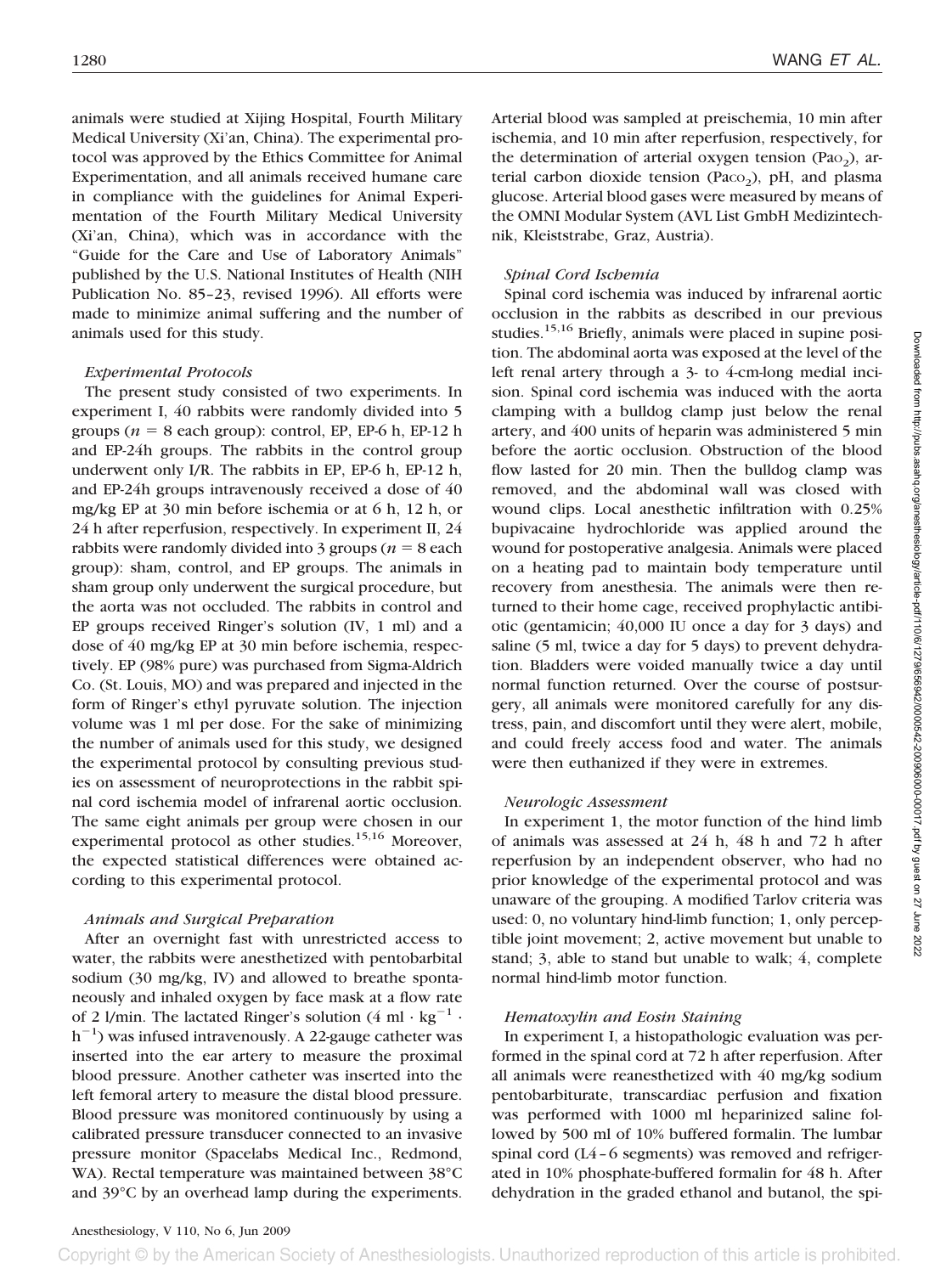nal cord was embedded in the paraffin. Coronal sections of the spinal cord (L4 segment) were cut at a thickness of 6  $\mu$ m and stained with hematoxylin and eosin. Neuronal injury was evaluated with a light microscope at a magnification of  $\times$ 100 by an observer who was unaware of grouping. Ischemic feature changes of motor neurons were identified by shrunken cellular bodies, a disappearance of Nissl granules, an intensely eosinophilic cytoplasm, and triangular and pyknotic nuclei. The remaining normal neurons in the ischemic ventral spinal cord in each animal, judged by their morphological appearance, were counted in three sections selected randomly from the rostral, middle, and caudal levels of the L4 segment and then averaged. The numbers of normal motor neurons per section in the anterior spinal cord (anterior to an imaginary line drawn through the central canal perpendicular to the vertical axis) were compared among five groups.

# *TUNEL Staining and Quantification of Apoptosis*

To detect DNA fragmentation in the nuclei of the cells, we applied a kit for immunohistochemical detection and quantification of apoptosis, based on labeling of DNA strand breaks, according to instruction manual (Roche Diagnostics GmbH, Mannheim, Germany) and protocol described in our previous study.<sup>17</sup> After deparaffinization, the nuclei of the tissue sections were stripped of proteins by incubation with 20  $\mu$ g/ml proteinase K for 10 min. After being treated with 3% hydrogen peroxide  $(H<sub>2</sub>O<sub>2</sub>)$  in distilled water for 5 min, they were incubated with 50  $\mu$ l of terminal deoxynucleotidyl transferase-mediated dUTP-biotin nick end-labeling (TUNEL) reaction mixture (enzyme solution:label solution  $= 1:9$ ) for 60 min at 37°C in a humidified atmosphere in the dark. The tissue sections were washed three times with 0.01 <sup>M</sup> phosphate-buffered saline and were analyzed under a BX-60 fluorescence microscope (Olympus Corporation, Tokyo, Japan). To determine the number of motor neurons that underwent apoptosis, a blinded researcher counted the motor neurons that were positive or negative in the TUNEL staining.

# *Serum Concentrations of HMGB1*

In experiment 2, blood samples (1 ml) were collected from the femoral vein at preischemia, at the onset of reperfusion, and at 2 h, 6 h, 24 h, 48 h, and 72 h after reperfusion, respectively. Serum was isolated after centrifugation at 2,000*g* for 20 min at 4°C. After centrifugation, serum was frozen at -80°C until enzyme-linked immunosorbent assay (ELISA) analysis was performed. The serum HMGB1 concentrations were measured using a commercial ELISA kit specific for rabbit HMGB1 (Central Institute, Shino-Test, Kanagawa, Japan) as described in previous study.18

#### *Spinal Cord HMGB1 Contents*

At 72 h after reperfusion, the lumbar spinal cord (L4–6 segments) of all animals were removed under anesthesia with 40 mg/kg sodium pentobarbiturate. Spinal cord samples were snap frozen in liquid nitrogen immediately after harvest and stored at  $-80^{\circ}$ C pending protein extraction. Tissue samples were homogenized in a test tube containing 1 ml of immunoprecipitation assay buffer with  $10 \mu l$  of protease inhibitor cocktail and placed on ice for 30 min. The samples were then sonicated for 20 s and incubated on ice for an additional 30 min. These samples were then centrifuged at 10,000 *g* for 10 min. The supernatants were then decanted, aliquoted, and frozen  $(-80^{\circ}C)$  until analysis with ELISA. ELISA kits (Central Institute, Shino-Test) using the quantitative sandwich enzyme immunoassay technique were used to determine levels of HMGB1 in the protein extracts. The ELISA plates were read on a Model 550 microplate reader (Bio-Rad Laboratories, Hercules, CA). The protein content values were extrapolated off the standard curve and normalized to the total protein concentration, which was determined with a bicinchoninic acid Protein Assay Reagent Kit (Pierce Biotechnology Inc., Rockford, IL).

## *Statistical Analysis*

Spinal cord sections were examined by two independent and blinded investigators. SPSS 11.0 for Windows (SPSS Inc., Chicago, IL) was used to conduct statistical analyses. All values, except for neurologic scores, are presented as mean  $\pm$  SEM. The physiologic data and the serum HMGB concentration were analyzed using twoway repeated-measures (time and group) analysis of variance followed by the *post hoc* Student-Newman-Keuls test. The spinal cord HMGB1 content were analyzed by one-way analysis of variance, and between-group differences were detected with Independent-Samples *t* test. The scores of hind-limb motor function were expressed as median (minimum-maximum value). The score of hind-limb motor function, the number of normal neurons, and the number of TUNEL-positive motor neurons in the anterior spinal cord were analyzed with Kruskal-Wallis test followed by the Mann-Whitney *U* test with Bonferroni correction. Correlations of the spinal cord HMGB1 levels and the numbers of apoptotic motor neurons in anterior horns of spinal cords were analyzed using Spearman's rank correlation test. A *P* value of less than 0.05 was considered to be statistically significant.

# **Results**

## *Physiologic Parameters*

The hemodynamics, rectal temperature, arterial pH,  $Paco<sub>2</sub>$ ,  $Pao<sub>2</sub>$ , and blood glucose concentrations were similar in all groups at any time point. The distal blood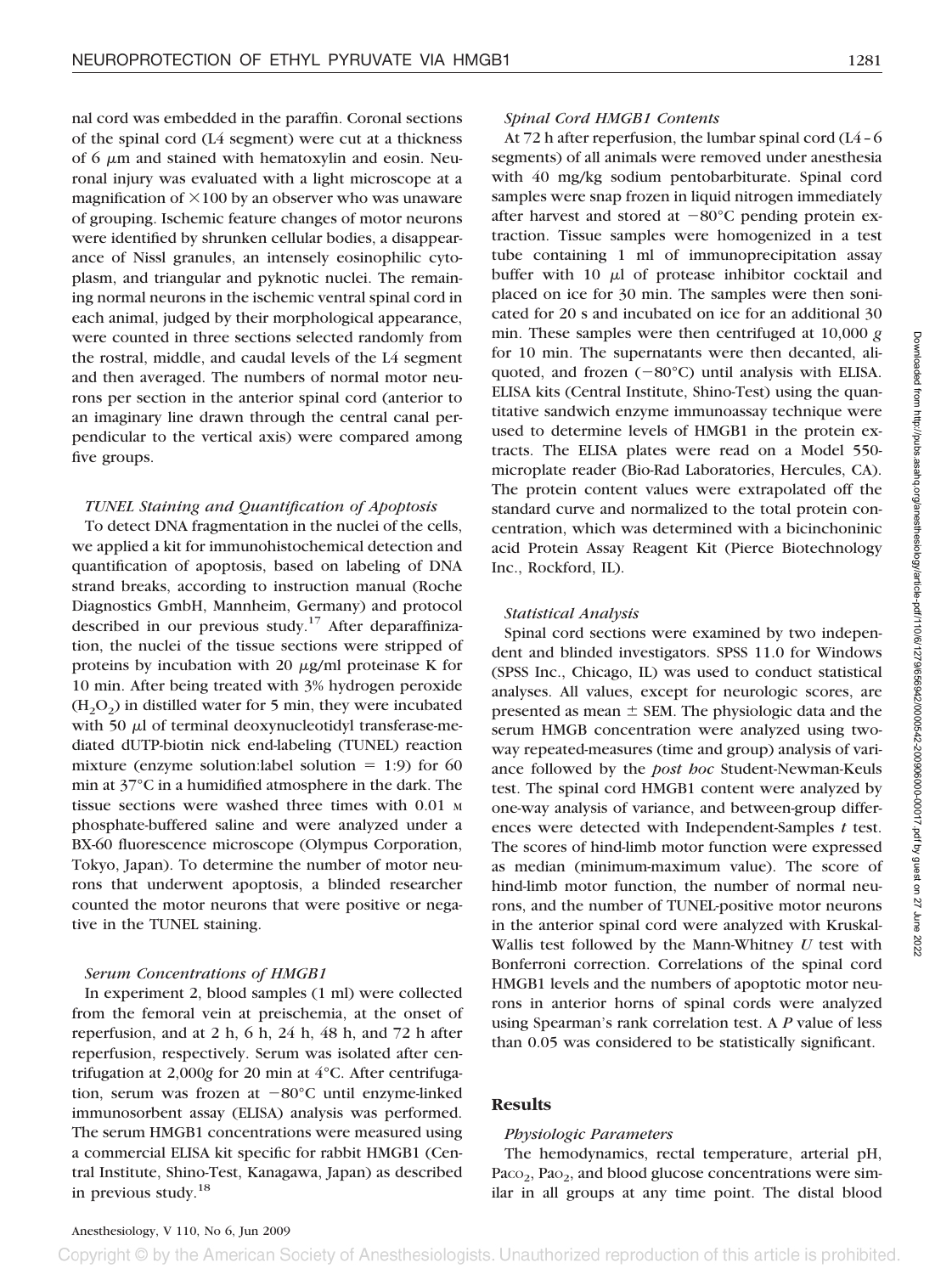

pressure was approximately 75 to 83 mmHg (10 to 11 kPa) before blocking the abdominal aorta and decreased to 7 to 12 mmHg (1.0 to 1.1 kPa) during the time artery was clamped. Ten minutes after the beginning of reperfusion, the value of the distal blood pressure was recovered to 90–93% preischemic level (data not shown).

# *Treatment with EP within 6 h after Reperfusion Improves Neurologic Outcomes*

All animals survived until the final neurologic behavior assessment at 24 h, 48 h, and 72 h after reperfusion. The hind-limb motor function scores of five groups at 24 h, 48 h, and 72 h after reperfusion are shown in figure 1. In control group, all animals developed complete paraplegia of the hindlimbs (grade 1) at 72 h after reperfusion. The neurologic status of the EP group was significantly improved compared to that of control group at 24 h, 48 h, and 72 h after reperfusion  $(P = 0.029, 0.001,$ 0.004, respectively). The neurologic outcome of EP-6 h group was better than that of control group at 48 h and 72 h after reperfusion ( $P = 0.009$  and 0.008, respectively). However, the hind-limb motor function scores in EP-12 h and EP-24h groups were similar to the control group at 24 h, 48 h, and 72 h after reperfusion. Moreover, there were no difference in the Tarlov scores between the EP group and EP-6 h group at 48 h and 72 h after reperfusion.

# *Treatment with EP within 6 h after Reperfusion Increases the Numbers of Normal Motor Neurons*

The representative micrographs of hematoxylin and eosin staining in the ventral horn of L4 spinal cord segments 72 h after reperfusion are shown in figures 2A–C. The numbers of normal motor neurons in the anterior horn of spinal cord are shown at 72 h after

**Fig. 1. The hind-limb motor function scores of rats at 24 h, 48 h, and 72 h after reperfusion**  $(n = 8)$ .  $(A-C)$  The Tarlov **scores of rats in five groups at 24 h, 48 h, and 72 h after reperfusion, respectively. Data are expressed as median (range) of eight rats in each group. (***D***) The Tarlov scores of each animal from five groups at 72 h after reperfusion. \*** *P* **< 0.01** *versus* **Control group. Con**  $=$  control;  $EP = ethyl$ **pyruvate.**



**Fig. 2. Representative micrographs of hematoxylin and eosin** staining and quantification of normal motor neurons  $(n = 8)$ . **(***A–C***) Representative micrographs of hematoxylin and eosin staining in the ventral horn of spinal cord of L4 segments 72 h** after reperfusion (original magnification,  $\times$  200). (*A*) The his**topathological findings from an animal with Tarlov score 0 in the control group revealed that there was little normal neuron and karyopyknosis vacuolization around cells in the anterior spinal cord after spinal cord ischemia injury. (***B***) The histopathological findings from an animal with Tarlov score 4 in the EP group revealed that the more normal neuron had a polygonal structure; on the nucleus structure, there were Nissl bodies in the endochylema. (***C***) The histopathological findings from an animal with Tarlov score 2 in the EP-6 h group exhibited more motor neurons, but the cellular membrane exhibits no integrity. (***D***) The bar graph showing the quantitative analysis of the number of normal motor neurons in the anterior horn of spinal cord of L4 segments in five groups. Data are expressed as means**  $\pm$  SEM of 8 rats in each group.  $^*P$  < 0.01 *versus* **Control group. EP ethyl pyruvate.**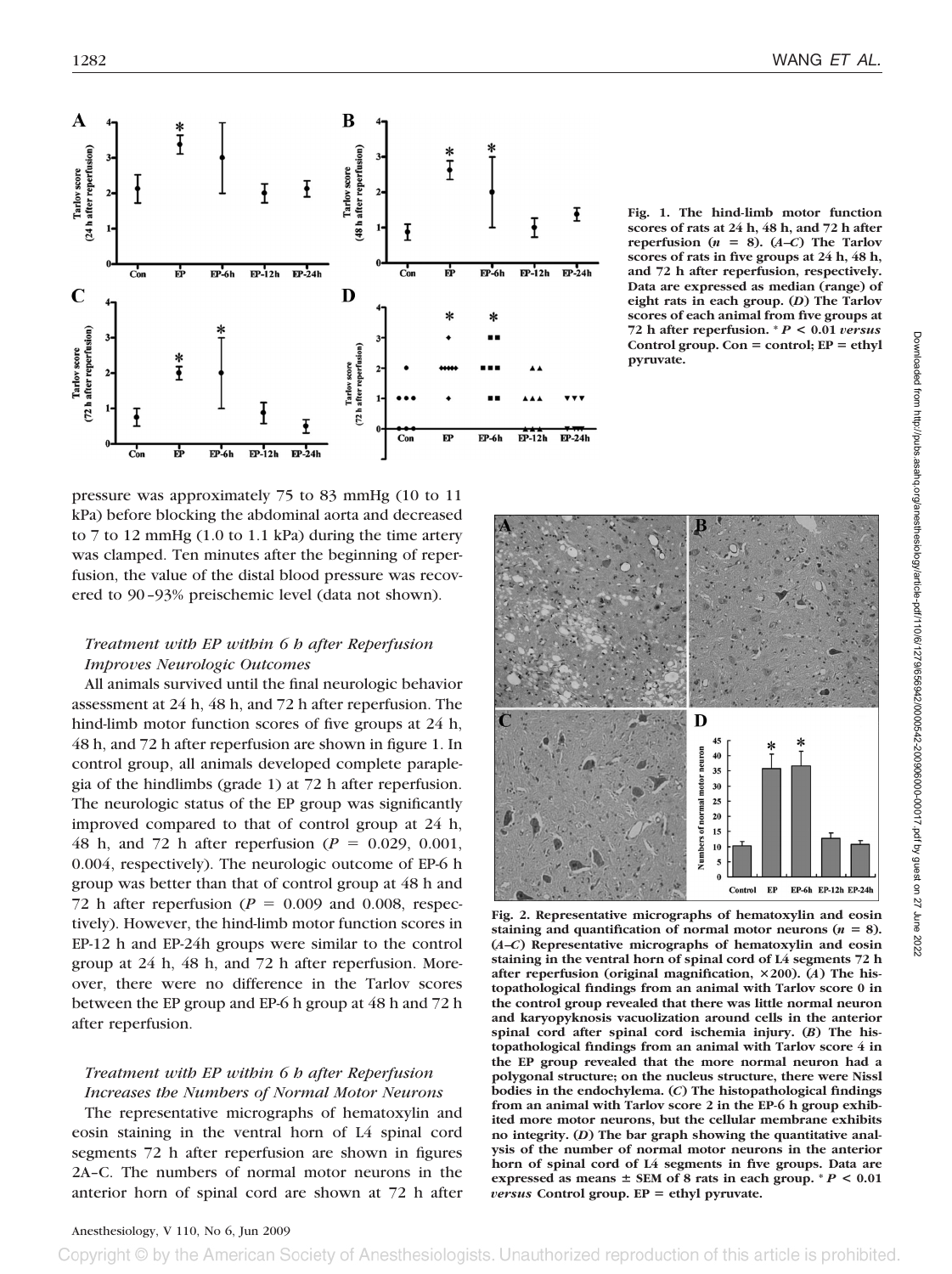**Fig. 3. Representative fluorescence micrographs of terminal deoxynucleotidyl transferase-mediated dUTP-biotin nick end-labeling (TUNEL) staining and quantification of apoptotic motor neurons**  $(n = 8)$ .  $(A-C)$  Representative fluores**cence micrographs of TUNEL staining in the ventral horn of spinal cord of L4 segments from animals in the sham, control (Con), and ethyl pyruvate (EP) groups at 72 h after reperfusion, respectively. Few fluorescent motor neurons were shown in the sham group (***A***). A large number of fluorescent motor neurons were visible in the control group (***B***), whereas only a small number of fluorescent motor neurons were observed in the EP-treated group (***C***). The** *arrow* **indicates normal motor neurons, and the** *arrowhead* **indicates TUNEL-positive motor neurons.** Scale bars =  $50 \mu m$ . (*D*) Quantitative **analysis of the number of TUNEL-positive cells in the anterior horn of spinal cord of L4 segments in three groups. Data are expressed as means SEM of eight rats in each group. \*** *P* **< 0.01** *versus* **control**  $group. N.D. = not detected.$ 

D 35 30 em  $25$ positive 20 Number of TUNEL 15 10 5 N.D Sham  $Con$ EP

reperfusion in figure 2D. The numbers of normal neurons in EP and EP-6 h groups were more than that in control group  $(P = 0.001$  and 0.001, respectively), whereas the numbers of normal neurons in EP-12 h and EP-24h groups were similar to that in control group ( $P =$ 0.344 and 0.874, respectively). However, there were no significant differences in the numbers of normal neurons between EP group and EP-6 h group ( $P = 0.833$ ).

# *Treatment with EP within 6 h after Reperfusion Alleviates Motor Neuron Apoptosis*

Photographs of TUNEL staining of the spinal cords are shown in figure 3. TUNEL staining identified no apoptotic cells in the cord sections of the sham-operated animals (fig. 3A). In the spinal cords from the control group, numerous motor neurons were strongly positive for TUNEL staining (fig. 3B). In the samples from the EP group, however, a few of the motor neurons were positive for TUNEL staining (fig. 3C).

For quantitative measurement, the number of motor neurons that were positive or negative for TUNEL was recorded in each specimen in a blind fashion. Administration of EP at 30 min before ischemia or at 6 h after reperfusion significantly reduced the total number of apoptotic motor neurons compared with that in the control group  $(P =$ 0.001 and 0.001, respectively). No significant difference in the total number of apoptotic motor neurons was found between the EP and EP-6 h groups  $(P = 0.628)$ . The number of TUNEL-positive motor neurons at 72 h after reperfusion in the EP-12 h and EP-24h groups was similar to that in C group (fig. 3D).

# *Serum HMGB1 Concentrations*

As shown in figure 4, the serum HMGB1 concentrations of the sham animals were unchanged in the period of the experimental procedure. However, the concentration of serum HMGB1 in both control group and EP group significantly increased at 2 h after reperfusion compared with that of preischemia and remained at higher levels thereafter  $(P < 0.05)$ . Serum HMGB1 concentrations of the animals treated with EP were significantly lower than that of control animals from 2 h to 72 h after reperfusion ( $P \le 0.05$ ).



**Fig. 4. Time course of serum high-mobility group box 1**  $(HMGB1)$  concentrations  $(n = 8)$ . The serum HMGB1 levels **were significantly increased after spinal cord ischemia-reperfusion compared with that of preischemia (***P* **< 0.05), whereas they were significantly decreased in the animals treated by ethyl pyruvate (EP) compared with that of control** animals ( $P < 0.05$ ). Data are shown as mean  $\pm$  SEM of eight **rats in each group. \*** *P* **< 0.05** *versus* **control group.**

## Anesthesiology, V 110, No 6, Jun 2009

Copyright © by the American Society of Anesthesiologists. Unauthorized reproduction of this article is prohibited.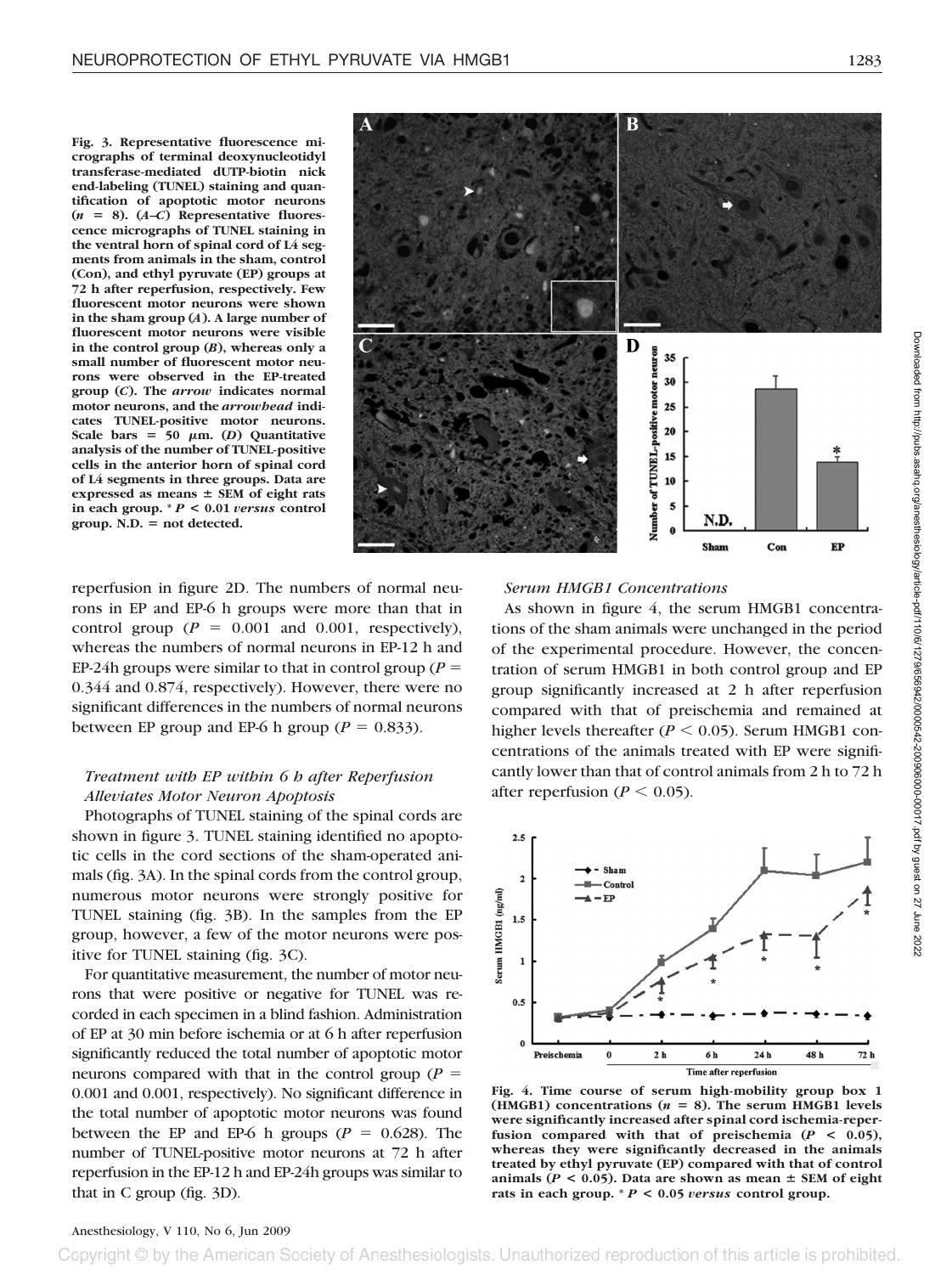

**Fig. 5. Correlations between the high-mobility group box 1 (HMGB1) contents of spinal cord tissue and the numbers of terminal deoxynucleotidyl transferasemediated dUTP-biotin nick end-labeling (TUNEL)–positive neurons in the anterior spinal cord at 72 h after reperfusion. (***A***) The HMGB1 contents of spinal cord tissue in the animals from three groups. Data are shown as means SEM of eight rats in each group. \*** *P* **< 0.01** *versus* **control (Con) group, #** *P* **< 0.01** *versus* **sham group. (***B***) The HMGB1 contents of spinal cord tissue correlated well with the numbers of TUNEL-positive motor neurons in**

the anterior spinal cord at 72 h after reperfusion ( $n = 16$  pairs,  $r = 0.915$ ,  $P = 0.000$ ). EP = ethyl pyruvate.

# *The Contents of HMGB1 in Spinal Cord Tissue at 72 h after Reperfusion*

At 72 h after reperfusion, the HMGB1 contents of spinal cord tissue in animals treated with EP were significantly lower than those of control group ( $P = 0.000$ ) (fig. 5A). The HMGB1 contents of spinal cord tissue correlated well with the numbers of apoptotic motor neurons in the anterior spinal cord at 72 h after reperfusion ( $r = 0.915$ ,  $P = 0.000$ , fig. 5B).

## **Discussion**

There is a wealth of evidence to suggest that the systemic inflammatory response associated with I/R injury contributes to the morbidity and mortality associated with repair of thoracoabdominal aortic aneurysms.<sup>19</sup> Administration of high-dose methylprednisolone, a glucocorticoid steroid, after spinal cord injuries has been considered the only widely accepted pharmacological therapy currently in use in humans. The principal mechanism by which methylprednisolone confers neuroprotection is likely through its ability to inhibit posttraumatic lipid peroxidation and inflammatory responses. Although clinical results were initially promising, there have been growing concerns that the modest neurologic improvements seen with high-dose methylprednisolone treatment in injured patients are not worth the associated risks.<sup>20</sup> Therefore, there is a critical need to develop new pharmacologic therapies for treatment of spinal cord injuries through inhibiting inflammatory responses.

EP has been shown to exert an effective antiinflammatory effect through inhibiting the expression of various proinflammatory mediators as well as circulating levels of HMGB1 in a variety of *in vitro* and *in vivo* models.<sup>21,22</sup> Recently, EP has been reported to provide a neuroprotective effect on cerebral ischemia, in which it was found to be effective when administered as late as 24 h after I/R. The significant neuroprotection was accompanied by the suppression of microglial activation and proinflammatory cytokines. These results suggest that EP has a strong protective effect with a wide therapeutic window related to its antiinflammatory action.<sup>9</sup> In the

current study, we show that EP significantly attenuated spinal cord I/R injury when administered at 30 min before ischemia or at 6 h after the onset of reperfusion. The extended therapeutic window implies that the EP affords neuroprotection *via* a mechanism that modulates the delayed damaging processes in the postischemic spinal cord.

HMGB1 is a nonhistone nuclear protein with dual function. Inside the cells, HMGB1 binds DNA and plays a role in transcriptional regulation. Outside the cell, HMGB1 serves as a late cytokine-like mediator of systemic inflammation.<sup>13</sup> HMGB1 can activate inflammatory pathways when released from ischemic cells. Studies indicate that HMGB1 acts as an early mediator of inflammation and organ damage in hepatic I/R injury. HMGB1 levels were increased during liver I/R as early as 1 h after reperfusion and then increased in a time-dependent manner up to 24 h. Inhibition of HMGB1 activity with neutralizing antibody significantly decreased liver damage after I/R, whereas administration of recombinant HMGB1 worsened I/R injury.<sup>23,24</sup> Moreover, HMGB1 is massively released extracellularly and plays a cytokinelike function in the postischemic brain.<sup>10–12</sup> HMGB1, as a mediator of postischemic brain damage, plays a critical role in the development of brain infarction through the amplification of plural inflammatory responses in the ischemic region and could be an outstandingly suitable target for the treatment.<sup>25</sup> Intravenous injection of neutralizing anti-HMGB1 monoclonal antibody provides a novel therapeutic strategy for ischemic stroke.<sup>26</sup> In addition, serum HMGB1 levels were significantly elevated in patients with myocardial ischemia and cerebral ischemia, suggesting that systemic HMGB1 levels are elevated in human ischemic disease. $27$  In this study, serum HMGB1 concentrations were increased during spinal cord I/R as early as 2 h after reperfusion and then increased in a time-dependent manner up to 72 h. Moreover, spinal cord HMGB1 contents were increased at 72 h after reperfusion. Those results indicate that HMGB1 was involved in the proinflammatory stress response to I/R injuries of spinal cord manifested as a time-dependent production of HMGB1 after spinal cord I/R in rabbits.

Copyright © by the American Society of Anesthesiologists. Unauthorized reproduction of this article is prohibited.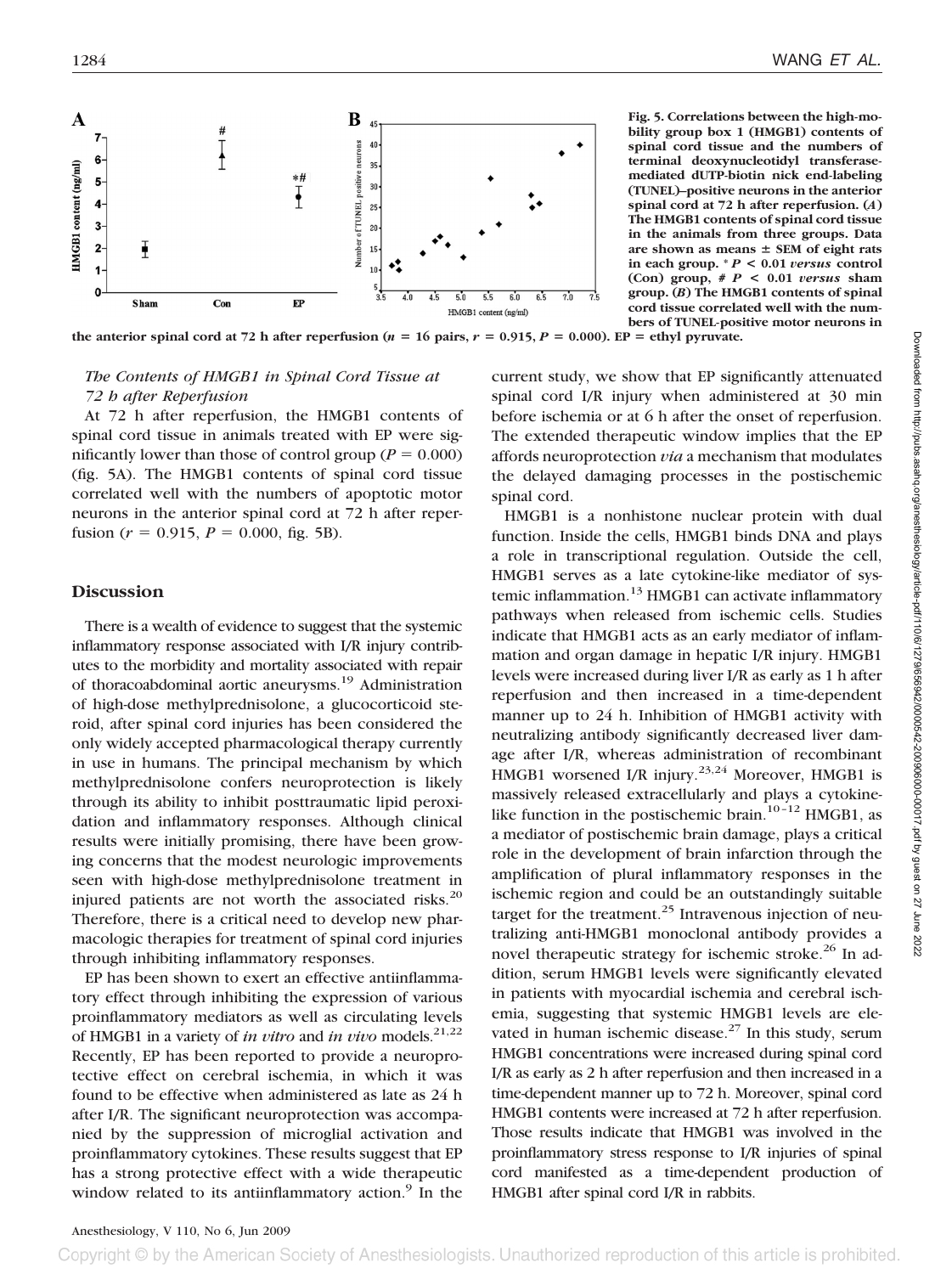Obviously, inhibition of HMGB1 secretion or release represents a novel and promising strategy for the therapy of I/R injuries. $^{25}$  EP was the first described pharmacological inhibitor for HMGB1 secretion.<sup>5</sup> In the current study, EP attenuated serum HMGB1 levels after spinal cord I/R injury when administered at 30 min before ischemia. To assess the efficacy of treatment with EP, we performed an analysis with the "last observation carried forward" method. The HMGB1 contents of spinal cord tissue in the animals treated with EP at 72 h after reperfusion were found to be significantly lower than those of control ones. In line with this, EP provided a strong protective effect with a wide therapeutic window related to its inhibitory effect on HMGB1 release.

On the other hand, apoptosis has been demonstrated to be an important mode of neuron death in the ischemic spinal cord and to play an important role in delayed paraplegia in the rabbit model of aortic occlusion.<sup>3,28</sup> In this study, apoptotic cells were detected on the basis of positive TUNEL staining, with the fluorescent nucleus in a granular pattern. We used this method because it is a highly sensitive and specific means of identifying DNA fragmentation. As noted, numerous apoptotic motor neurons were observed in the spinal cords of the control animals. The total number of TUNEL-positive motor neurons was reduced significantly after EP treatment. The results showed that EP alleviated neuron apoptosis induced by spinal cord I/R. In line with this, the animals treated with EP had better neurologic outcomes than those in the control ones. Moreover, at 72 h after reperfusion, the HMGB1 levels of spinal cord tissue in animals treated with EP were significantly lower than those of control group. The HMGB1 levels of spinal cord tissue correlated well with the numbers of apoptotic motor neurons in the anterior spinal cord. Together, these results indicate that inhibition of HMGB1 release by EP resulted in less apoptosis and better functional recovery. In accordance with our experimental results, the relationship between apoptosis and HMGB1 release in macrophages and other cells was investigated in *in vitro* studies, and those results indicated that HMGB1 release from macrophages was correlated with the occurrence of apoptosis and suggested that these processes reflect common mechanisms and can occur concomitantly.<sup>29</sup> However, other studies have shown that HMGB1 production was downstream of apoptosis on the final common pathway to organ damage in severe sepsis.<sup>30</sup> Thus, the crosstalks between HMGB1 and apoptosis need to be further explored.

Several limitations of this study merit comment. First, we cannot conclude whether neuronal apoptosis was inhibited or simply delayed by EP intervention during the 72 h recovery interval in our study. On the basis of the data from previous studies, neuronal apoptosis begins as early as 4 h and lasts for a couple of weeks after spinal cord injury.<sup>28</sup> Our results showed that administration of EP significantly reduced the total number of apoptotic motor neurons at 72 h after reperfusion, which indicated that EP alleviated spinal cord I/R through, at least, delayed neuronal apoptosis. A longer recovery period might be necessary for the assessments of the inhibiting effects of EP on apoptosis. Second, it is not known whether earlier treatment with EP affords a better neuroprotective effect against spinal cord I/R than 6 h after reperfusion or multiple administration (for example, once a day for 3 days). Those issues would be addressed in the future study.

In conclusion, to our best knowledge, our study demonstrates for the first time that HMGB1 release plays an important role in spinal cord I/R damage and is involved in motor neuronal apoptosis. EP affords strong protection against transient spinal cord I/R injury with a wide therapeutic window. This protective effect of EP is related to the inhibition of HMGB1 release induced by spinal cord I/R. These data suggest a new therapeutic possibility for treatment of postischemic injury with EP. Future research should be directed toward developing a better understanding of the cross-talk between HMGB1 and apoptosis, as this ultimately might lead to therapeutic strategies for humans.

The authors thank Yan Lu, Ph.D., Professor, Department of Anesthesiology, Xijing Hospital, Fourth Military Medical University (Xi'an, China), for his critical reading of the manuscript.

## **References**

1. Zvara DA: Thoracoabdominal aneurysm surgery and the risk of paraplegia: contemporary practice and future directions. J Extra Corpor Technol 2002; 34:11–7

2. Keane RW, Davis AR, Dietrich WD: Inflammatory and apoptotic signaling after spinal cord injury. J Neurotrauma 2006; 23:335–44

3. Beattie MS, Farooqui AA, Bresnahan JC: Review of current evidence for apoptosis after spinal cord injury. J Neurotrauma 2000; 17:915–25

4. Beattie MS: Inflammation and apoptosis: Linked therapeutic targets in spinal cord injury. Trends Mol Med 2004; 10:580–3

5. Ulloa L, Ochani M, Yang H, Tanovic M, Halperin D, Yang R, Czura CJ, Fink MP, Tracey KJ: Ethyl pyruvate prevents lethality in mice with established lethal sepsis and systemic inflammation. Proc Natl Acad Sci U S A 2002; 99:12351-6

6. Woo YJ, Taylor MD, Cohen JE, Jayasankar V, Bish LT, Burdick J, Pirolli TJ, Berry MF, Hsu V, Grand T: Ethyl pyruvate preserves cardiac function and attenuates oxidative injury after prolonged myocardial ischemia. J Thorac Cardiovasc Surg 2004; 127:1262–9

7. Taylor MD, Grand TJ, Cohen JE, Hsu V, Liao GP, Zentko S, Berry MF, Gardner TJ, Woo YJ: Ethyl pyruvate enhances ATP levels, reduces oxidative stress and preserves cardiac function in a rat model of off-pump coronary bypass. Heart Lung Circ 2005; 14:25–31

8. Kim JB, Yu YM, Kim SW, Lee JK: Anti-inflammatory mechanism is involved in ethyl pyruvate-mediated efficacious neuroprotection in the postischemic brain. Brain Res 2005; 1060:188–92

9. Yu YM, Kim JB, Lee KW, Kim SY, Han PL, Lee JK: Inhibition of the cerebral ischemic injury by ethyl pyruvate with a wide therapeutic window. Stroke 2005; 36:2238–43

10. Kim JB, Sig Choi J, Yu YM, Nam K, Piao CS, Kim SW, Lee MH, Han PL, Park JS, Lee JK: HMGB1, a novel cytokine-like mediator linking acute neuronal death and delayed neuroinflammation in the postischemic brain. J Neurosci 2006; 26:6413–21

11. Faraco G, Fossati S, Bianchi ME, Patrone M, Pedrazzi M, Sparatore B, Moroni F, Chiarugi A: High mobility group box 1 protein is released by neural cells upon different stresses and worsens ischemic neurodegeneration *in vitro* and *in vivo*. J Neurochem 2007; 103:590–603

12. Kim JB, Lim CM, Yu YM, Lee JK: Induction and subcellular localization of high-mobility group box-1 (HMGB1) in the postischemic rat brain. J Neurosci Res 2008; 86:1125–31